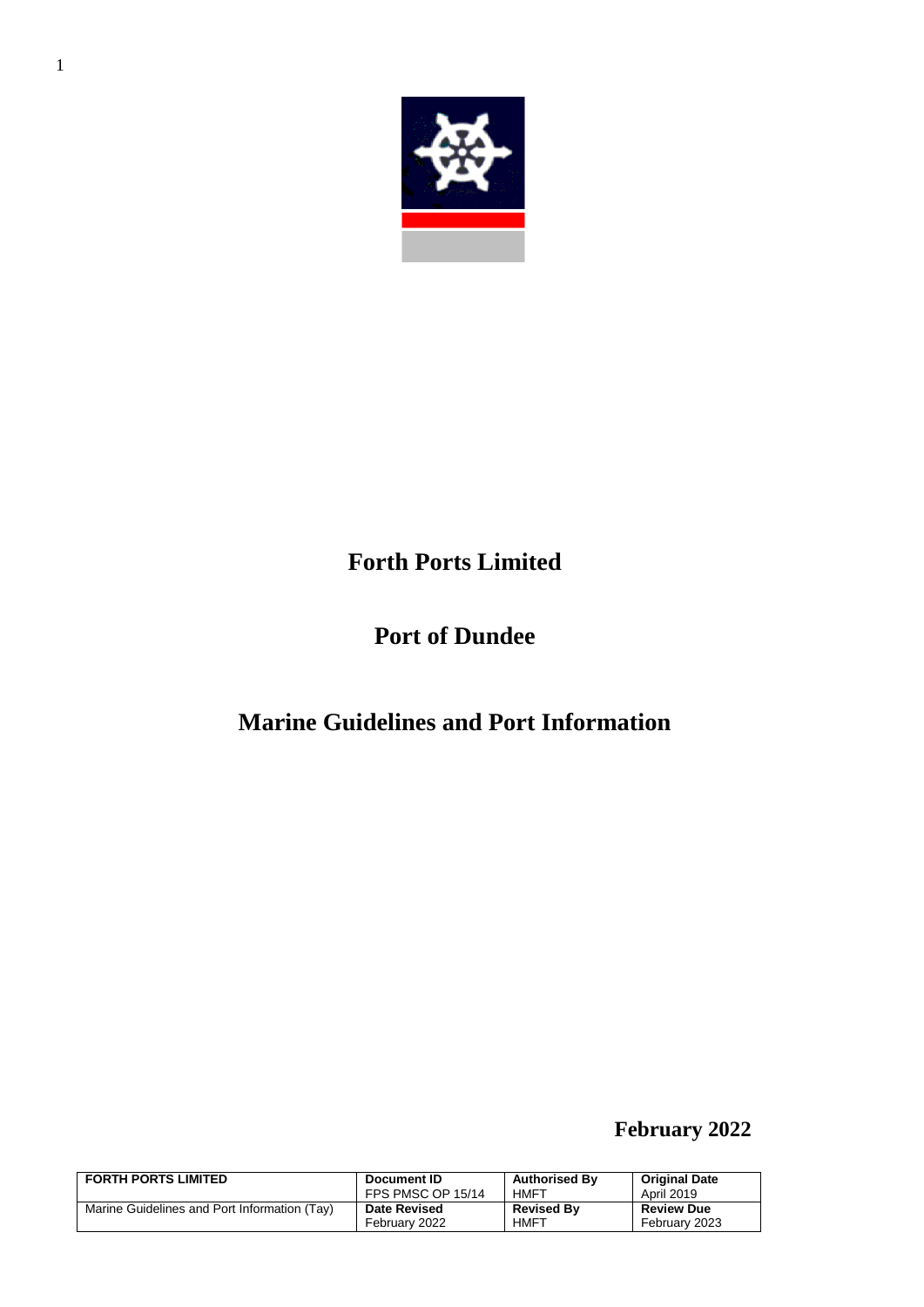## **LIST OF AMENDMENTS**

| <b>DATE</b>                   | <b>DETAILS OF CHANGES</b>                                                      | <b>PAGE NUMBER</b> |
|-------------------------------|--------------------------------------------------------------------------------|--------------------|
| 23rd April 2019               | <b>NEW EDITION</b>                                                             |                    |
| $21st$ August 2019            | New layout and addition of survey<br>names and dates of surveys                | 19                 |
| 5 <sup>th</sup> December 2019 | <b>Addition of Dundee Passenger</b><br><b>Vessel Guidelines to Section 1.3</b> | 6                  |
| August 2021                   | Full review, removal of RD & UKC,<br>tug fleet updated                         | A11                |
| February 2022                 | Full review                                                                    | AII                |

| <b>FORTH PORTS LIMITED</b>                   | Document ID         | <b>Authorised By</b> | <b>Original Date</b> |
|----------------------------------------------|---------------------|----------------------|----------------------|
|                                              | FPS PMSC OP 15/14   | HMFT                 | April 2019           |
| Marine Guidelines and Port Information (Tay) | <b>Date Revised</b> | <b>Revised Bv</b>    | <b>Review Due</b>    |
|                                              | February 2022       | <b>HMFT</b>          | February 2023        |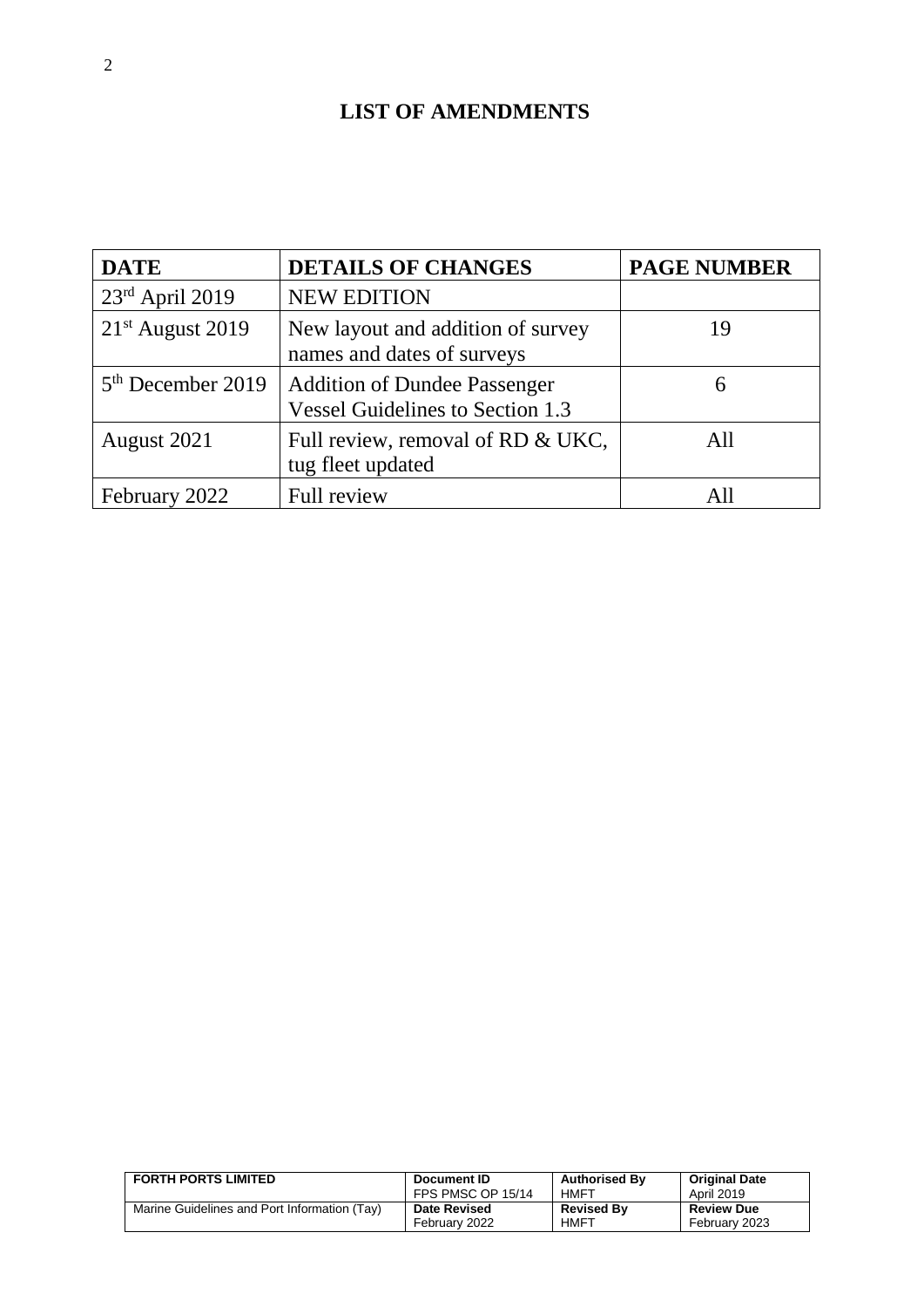| $\mathbf{1}$   |     |                                                     |  |
|----------------|-----|-----------------------------------------------------|--|
|                | 1.1 |                                                     |  |
|                | 1.2 |                                                     |  |
|                | 1.3 |                                                     |  |
|                |     |                                                     |  |
|                | 1.4 |                                                     |  |
|                | 1.5 |                                                     |  |
|                | 1.6 |                                                     |  |
|                | 1.7 |                                                     |  |
| $\overline{2}$ |     |                                                     |  |
|                | 2.1 |                                                     |  |
|                | 2.2 |                                                     |  |
| $\overline{3}$ |     |                                                     |  |
| 5              |     |                                                     |  |
| 6              |     | PILOT VESSEL OPERATIONS IN RESTRICTED VISIBILITY 14 |  |
| 7              |     |                                                     |  |
| 8              |     | VESSELS WITHOUT APPROPRIATE NAVIGATIONAL CHARTS15   |  |
| 9              |     |                                                     |  |
| 10             |     |                                                     |  |
| 11             |     |                                                     |  |

## **APPLICATION**

These guidelines apply to all vessels over 40m in length unless otherwise stipulated. Vessels under 40m in length when operating on the Tay should operate and maintain an appropriate safety management system.

| <b>FORTH PORTS LIMITED</b>                   | Document ID         | <b>Authorised By</b> | <b>Original Date</b> |
|----------------------------------------------|---------------------|----------------------|----------------------|
|                                              | FPS PMSC OP 15/14   | HMFT                 | April 2019           |
| Marine Guidelines and Port Information (Tay) | <b>Date Revised</b> | <b>Revised By</b>    | <b>Review Due</b>    |
|                                              | February 2022       | <b>HMFT</b>          | February 2023        |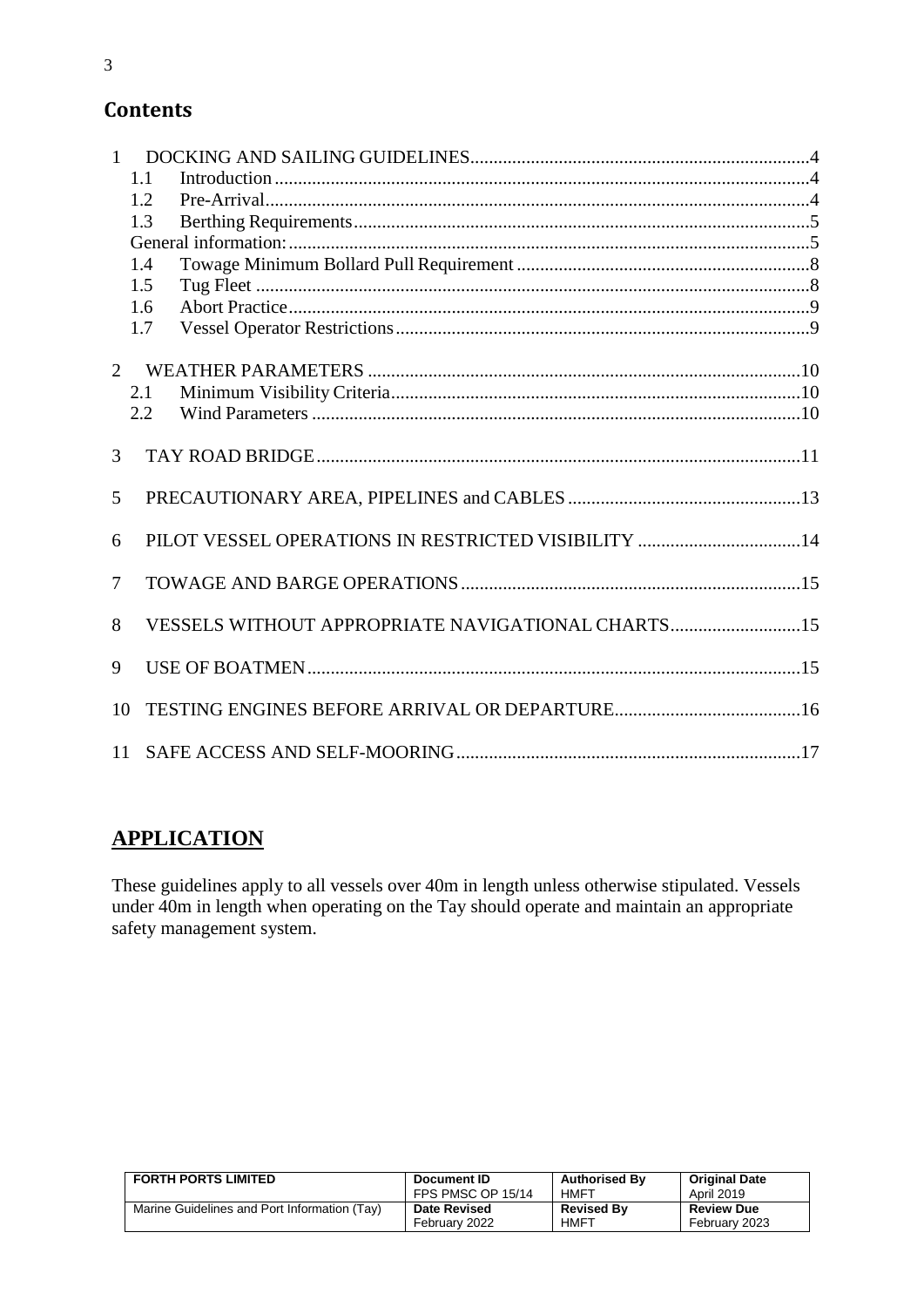## <span id="page-3-0"></span>**1 DOCKING AND SAILING GUIDELINES**

### <span id="page-3-1"></span>**1.1 Introduction**

The following guidelines have been drawn up for the Firth of Tay within the Forth Ports area of jurisdiction, including the Port of Dundee.

The guidelines form part of the formal risk assessment process and are continuously under review in the light of operational experience. Extensive consultation between all major stakeholders is imperative when producing these guidelines.

It is not intended that these guidelines are a rigid set of regulations or rules to be followed on all occasions, they are intended as guidance to ships Masters, Agents, Pilots, towage providers and the Port Authority to allow safe and effective scheduling of vessels.

Further discussions on some occasions may be required between the Duty Pilot, Forth and Tay Navigation Service, the Harbour Master and the vessel's Master, taking into account the prevailing weather and tidal conditions and any other special circumstances.

The Port Authority reserves the right to require a vessel to take a tug or comply with any special instruction which may be considered necessary according to the particular circumstances of the case.

The following assumptions have been made in preparing these guidelines:

- Favourable weather conditions.
- Tidal ranges within predicted limits.
- No adverse local activity and/or conditions.

Non-standard vessel will be assessed on an individual basis.

The guidelines are presented in a tabular form; the tables contain an identification letter indicating tidal constraints followed by a numerical indication of the number of tugs recommended.

### <span id="page-3-2"></span>**1.2 Pre-Arrival**

Shipping traffic in the Firth of Tay and within the port limits of the Port of Dundee, are managed by the Forth and Tay Navigation Service. Vessels must advise of their arrival by submitting a Proposed Vessel Movement form through their nominated agents. Vessels must call Dundee Harbour Radio on VHF Channel 12 at least one hour from the Fairway Buoy.

All vessels over 90 metres and all laden tankers irrespective of size board their pilot at the fairway buoy. Vessels 90 metres or less, can board their pilot at the Lady Buoys.

Vessels bound for Perth will pass through the port limits and through the Tay Road and Tay Rail Bridges before changing the Dundee Pilot at Balmerino, which is the western limit of the Port of Dundee.

| <b>FORTH PORTS LIMITED</b>                   | Document ID         | <b>Authorised By</b> | <b>Original Date</b> |
|----------------------------------------------|---------------------|----------------------|----------------------|
|                                              | FPS PMSC OP 15/14   | HMFT                 | <b>April 2019</b>    |
| Marine Guidelines and Port Information (Tay) | <b>Date Revised</b> | <b>Revised Bv</b>    | <b>Review Due</b>    |
|                                              | February 2022       | <b>HMFT</b>          | February 2023        |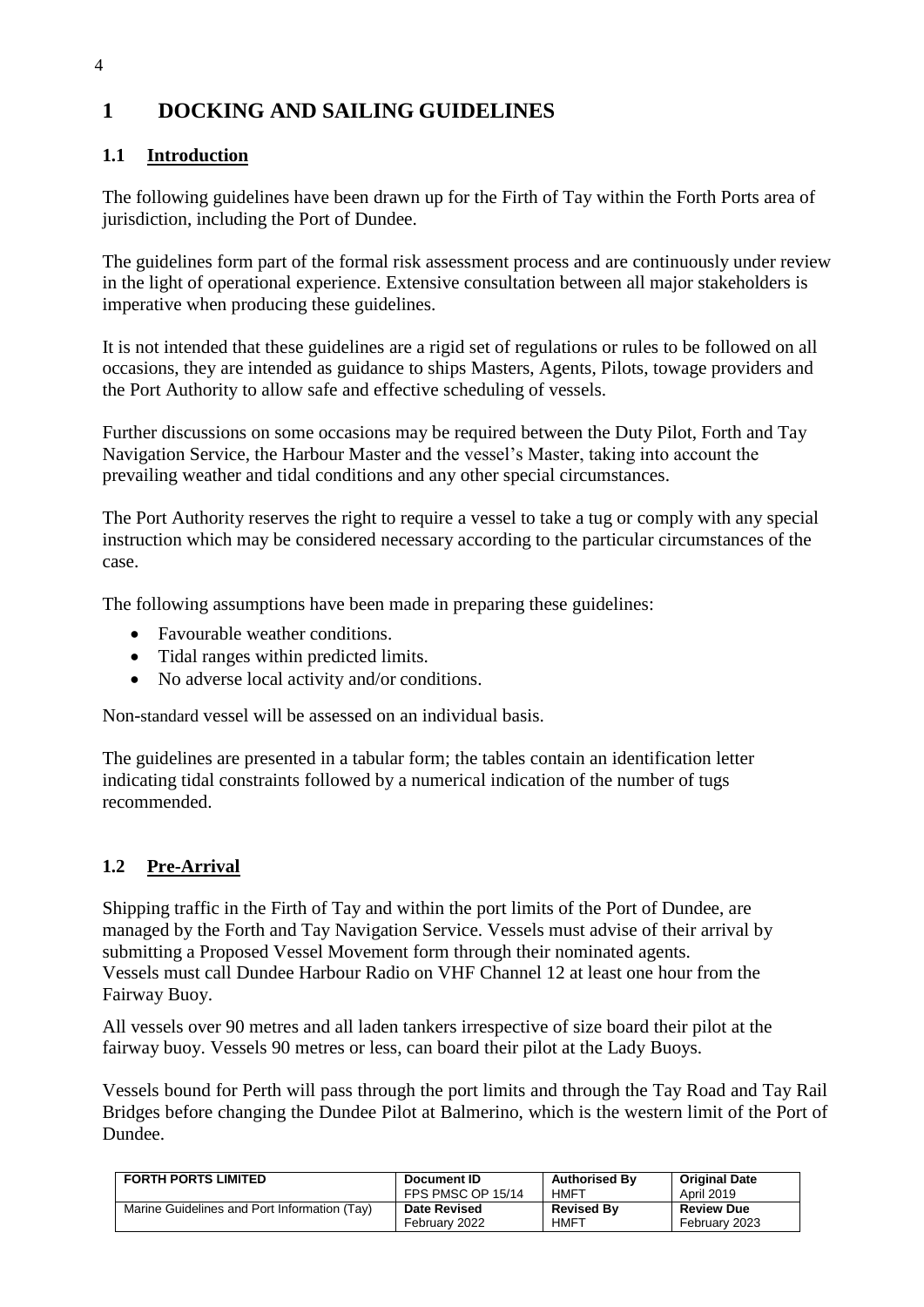### <span id="page-4-0"></span>**1.3 Berthing Requirements**

#### <span id="page-4-1"></span>**General information:**

- $\triangleright$  Tidal range: Spring 4.8m, Neap 2.2m
- $\triangleright$  Slack Water is HW 6
- $\triangleright$  Scheduled times are: Inbound Fairway buoy, Departure from berth
- Minimum Under Keel Clearance: 0.5m
- ▶ Recommended Bollard Pull stated later in this document

Pilots to send a FTCR (First Time Caller Report) to FTNS on vessel manoeuvrability after first visit for comment entry into IPOS.

Towage for offshore support vessels, specialised vessels, deadship moves and vessels with deficiencies will be determined by the Harbour Master.

#### **Project Cargo Vessel Guidelines**

The information detailed below refers to **Project Cargo Vessels**, which are single screw. Standard meteorological conditions of maximum wind gusts not exceeding 25 knots and good visibility also apply.

**U** Unrestricted **F** Not during ebb Numerical indicates tug numbers

These guidelines should be used to determine tug allocation and scheduling. Actual tug allocation may be increased if appropriate.

| <b>Project Cargo Vessels</b> |                |                |                |                |  |  |  |  |  |  |
|------------------------------|----------------|----------------|----------------|----------------|--|--|--|--|--|--|
| Vessel Length                |                |                | Tugs#          |                |  |  |  |  |  |  |
| (metres)                     | Inbound        |                | Outbound       |                |  |  |  |  |  |  |
|                              | Flood          | Ebb<br>Flood   |                | Ebb            |  |  |  |  |  |  |
| < 90m                        | U <sub>0</sub> | U <sub>0</sub> | U <sub>0</sub> | U <sub>0</sub> |  |  |  |  |  |  |
| $90 - 120m$                  | $U0*$          | $U0*$          | $U0*$          | $U0*$          |  |  |  |  |  |  |
| $120 - 140m$                 | $U1**$         | $111**$        | U1             | U <sub>1</sub> |  |  |  |  |  |  |
| $140 - 180m$                 | U <sub>2</sub> | F              | U <sub>2</sub> | $_{\rm F}$     |  |  |  |  |  |  |
| >180m                        | U3             | F              | U <sub>2</sub> | F              |  |  |  |  |  |  |

\* No tug required unless vessel 90m –120m, which may require a tug for berthing port side to. This is to be agreed in advance with the Harbour Master.

\*\* Vessels over 120m berthing port side to will require 2 tugs for berthing.

| <b>FORTH PORTS LIMITED</b>                   | Document ID         | <b>Authorised By</b> | <b>Original Date</b> |
|----------------------------------------------|---------------------|----------------------|----------------------|
|                                              | FPS PMSC OP 15/14   | HMFT                 | April 2019           |
| Marine Guidelines and Port Information (Tay) | <b>Date Revised</b> | <b>Revised By</b>    | <b>Review Due</b>    |
|                                              | February 2022       | <b>HMFT</b>          | February 2023        |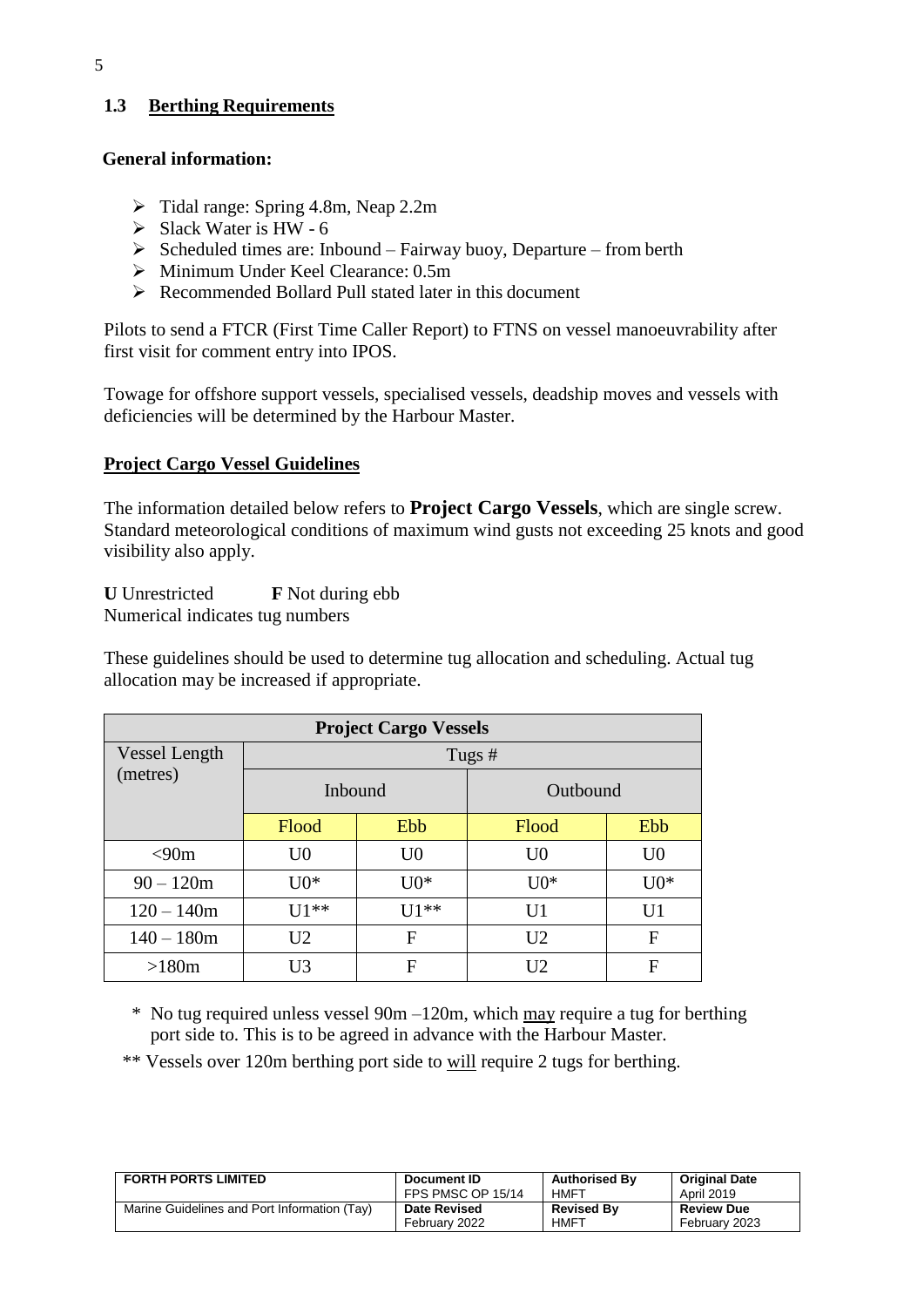#### **Standard Vessel Guidelines**

The information detailed below refers to **Standard Vessels**, which are single screw with no bowthruster. Standard meteorological conditions of maximum wind **gusts** not exceeding 25 knots and good visibility also apply.

**U** Unrestricted **F** Not during ebb Numerical indicates tug numbers

These guidelines should be used to determine tug allocation and scheduling. Actual tug allocation may be amended as appropriate.

|               | <b>Standard Vessels</b> |                |                            |                |  |  |  |  |  |  |  |
|---------------|-------------------------|----------------|----------------------------|----------------|--|--|--|--|--|--|--|
| Vessel Length | Tugs #                  |                |                            |                |  |  |  |  |  |  |  |
| (metres)      | Inbound                 |                | Outbound                   |                |  |  |  |  |  |  |  |
|               | Flood                   | Ebb            | Flood                      | Ebb            |  |  |  |  |  |  |  |
| < 90m         | U <sub>0</sub>          | U <sub>0</sub> | U <sub>0</sub>             | U <sub>0</sub> |  |  |  |  |  |  |  |
| $90 - 120m$   | $U()^*$                 | $U0*$          | $U0*$                      | $U0*$          |  |  |  |  |  |  |  |
| $120 - 140m$  | $U1**$                  | $U1**$         | U <sub>1</sub>             | U <sub>1</sub> |  |  |  |  |  |  |  |
| $140 - 180m$  | U <sub>2</sub>          | F              | U <sub>2</sub>             | F              |  |  |  |  |  |  |  |
| >180m         | U <sub>3</sub>          | F              | U <sub>2</sub>             | F              |  |  |  |  |  |  |  |
| Oil Rigs      |                         |                | <b>Rig Move Guidelines</b> |                |  |  |  |  |  |  |  |

\* No tug required unless standard vessel 90m –120m, which may require a tug for berthing port side to. This is to be agreed in advance between, Harbour Master.

\*\* Vessels over 120m berthing port side to may require 2 tugs for berthing.

| <b>FORTH PORTS LIMITED</b>                   | Document ID         | <b>Authorised By</b> | <b>Original Date</b> |
|----------------------------------------------|---------------------|----------------------|----------------------|
|                                              | FPS PMSC OP 15/14   | HMFT                 | April 2019           |
| Marine Guidelines and Port Information (Tay) | <b>Date Revised</b> | <b>Revised By</b>    | <b>Review Due</b>    |
|                                              | February 2022       | <b>HMFT</b>          | February 2023        |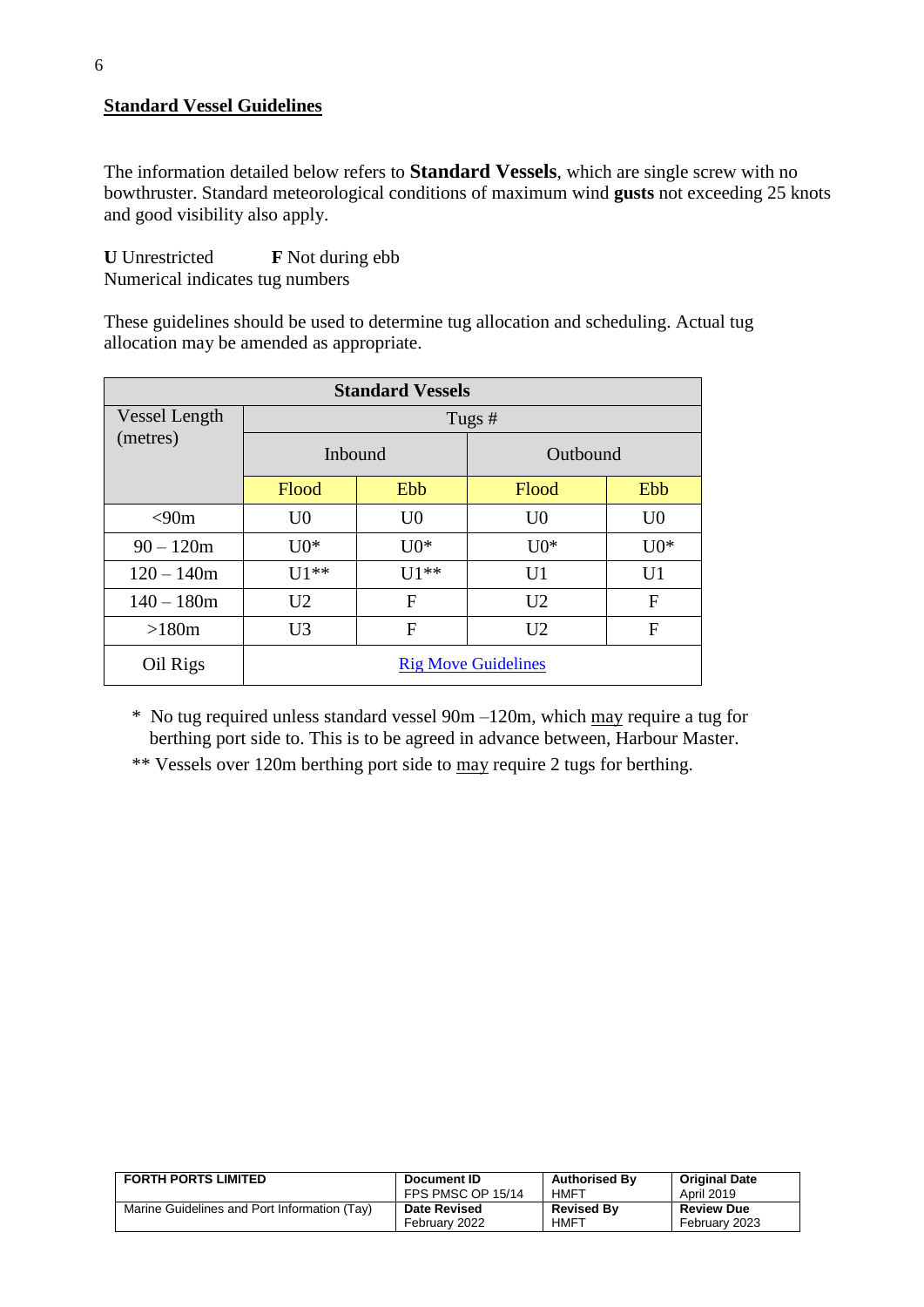#### **Passenger Vessel Guidelines**

A passenger vessel is assumed to have a bow thruster, twin screw & rudders or Azipods.

Vessels not meeting these criteria will be categorized according to the Cruise Vessel Information Form which should be completed and returned before submission on a Proposed Vessel Movement (PVM) Form.

The following guidelines are based on Cruise Vessels with **no tugs**, further consideration/discussions can be given to scheduling arrival & departure times should a tug(s) be utilised. They are also subject to meteorological conditions with maximum wind gusts of **20** knots**.**

#### **First time caller Passenger Vessels will take a tug(s) until the vessel is assessed and report submitted.**

#### **Dundee Times**

Arrival: at the Fairway buoy (**POB - Berth - 1.5 hours, Flood tide) (POB - Berth - 2 hours, Ebb tide)**

Departure: Depart Berth

**Pilots to report (using FTCR) to FTNS on vessel maneuverability after first visit for comment entry into IPOS.**

#### **Class A - Length < 120m**

| Arr'   | -0 | -<br>- 1<br>◡ | -4 | $\sim$<br>- 7 | $\sim$<br>$ \prime$<br>∼ | $-1$ | HW | ᅩ<br>٠. | $+^{\circ}$<br>- | $\sim$<br>$+$ . | $+5$ | $+0$ |
|--------|----|---------------|----|---------------|--------------------------|------|----|---------|------------------|-----------------|------|------|
| Neap   |    |               |    |               |                          |      |    |         |                  |                 |      |      |
| Spring |    |               |    |               |                          |      |    |         |                  |                 |      |      |
|        |    |               |    |               |                          |      |    |         |                  |                 |      |      |

| Dep'      | -6 | . .<br>◡ | -4 | -<br>. . | $\sim$<br>$\sim$<br><b>_</b> | - 1 | HW | <b>__</b> | . .<br>ᅩ<br>$\overline{\phantom{a}}$<br>$\overline{\phantom{0}}$ | - 11 | ᅩ<br>. | U |
|-----------|----|----------|----|----------|------------------------------|-----|----|-----------|------------------------------------------------------------------|------|--------|---|
| Neap      |    |          |    |          |                              |     |    |           |                                                                  |      |        |   |
| $'$ nning |    |          |    |          |                              |     |    |           |                                                                  |      |        |   |

#### **Class B - Length 120 - 180m**

| Arr'   | -6 | $-5$ | $-4$ | $\sim$<br>-3 | $-2$ | - 1 | HW      | $+1$ | $+2$ | $+3$ | $+4$ | $+5$ | $+6$ |
|--------|----|------|------|--------------|------|-----|---------|------|------|------|------|------|------|
| Neap   |    |      |      |              |      |     | $\star$ | $*$  |      |      |      |      |      |
| Spring |    |      |      |              |      |     | $*$     | *    |      |      |      |      |      |
|        |    |      |      |              |      |     |         |      |      |      |      |      |      |
| Dep'   | -6 | $-5$ | -4   | ◠<br>-3      | $-2$ | - 1 | HW      | $+1$ | $+2$ | $+3$ | $+4$ | $+5$ | $+6$ |
| Neap   |    |      |      |              |      |     | $\ast$  |      |      |      |      |      |      |
| Spring |    |      |      |              |      |     | $*$     |      |      |      |      |      |      |

**Class C - Length > 180m (Arrival: POB HW -2 to -3, departure: sail on flood tide up to HW -1)**

| Arr'   | -6   | $-5$ | $-4$ | $\sqrt{2}$<br>-3 | $-2$ | - 1 | HW | $+1$ | $+2$ | $+3$ | $+4$ | $+5$ | $+6$ |
|--------|------|------|------|------------------|------|-----|----|------|------|------|------|------|------|
| Neap   |      |      |      |                  |      |     |    |      |      |      |      |      |      |
| Spring |      |      |      |                  |      |     |    |      |      |      |      |      |      |
|        |      |      |      |                  |      |     |    |      |      |      |      |      |      |
| Dep'   | $-6$ | ÷.   | $-4$ | $\sim$<br>-3     | $-2$ | -1  | HW | $+1$ | $+2$ | $+3$ | $+4$ | $+5$ | $+6$ |
| Neap   |      |      |      |                  |      |     |    |      |      |      |      |      |      |
| Spring |      |      |      |                  |      |     |    |      |      |      |      |      |      |

#### **\* Amber segments requires Pilot consultation**

For vessels/tides which are borderline: consult Harbour Master.

| <b>FORTH PORTS LIMITED</b>                   | Document ID         | <b>Authorised By</b> | <b>Original Date</b> |
|----------------------------------------------|---------------------|----------------------|----------------------|
|                                              | FPS PMSC OP 15/14   | HMFT                 | April 2019           |
| Marine Guidelines and Port Information (Tay) | <b>Date Revised</b> | <b>Revised By</b>    | <b>Review Due</b>    |
|                                              | February 2022       | <b>HMFT</b>          | February 2023        |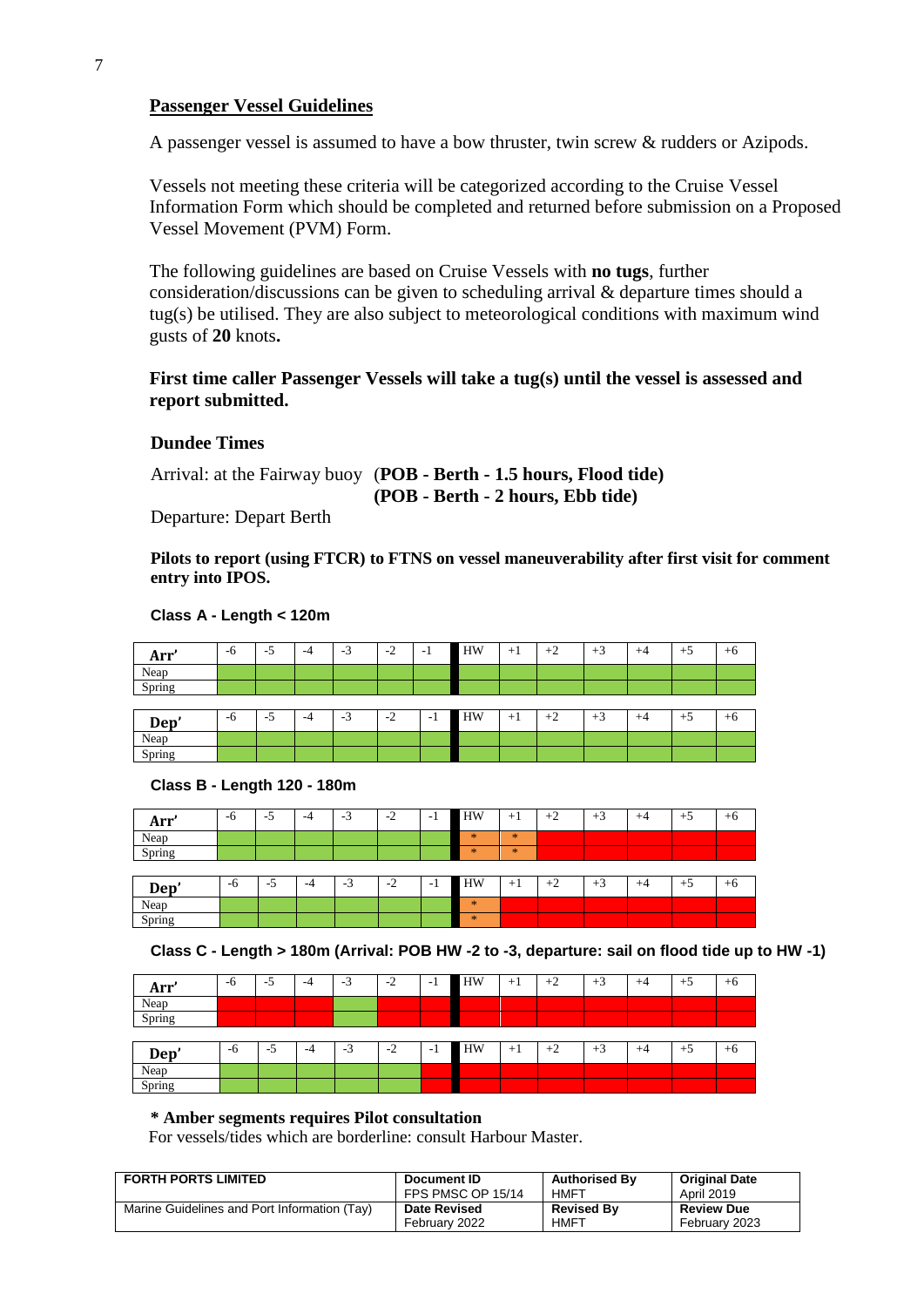### <span id="page-7-0"></span>**1.4 Towage Minimum Bollard Pull Requirement**

The following tables are a guide to the minimum combined bollard pull requirement for tug allocation. These tables are guidelines and certain vessels may require a higher level of towage than indicated below depending on the weather, manoeuvrability of the vessel and the state of the tide.

When allocating 2 or more tugs to a job, consideration must be given to the mix of tugs to ensure that there is an appropriate balance with the tugs employed.

|               | 1 Tug            | 2 Tugs | 3 Tugs |
|---------------|------------------|--------|--------|
| $90m - 120m$  | $N/A$ or $20t^*$ | N/A    | N/A    |
| $120m - 140m$ | 20t              | 120t   | N/A    |
| 140m - 180m   | 60t              | 120t   | N/A    |
| >180m         | N/A              | 120t   | 180t   |

\* Vessels 90m – 120m may require a tug for berthing port side to

### <span id="page-7-1"></span>**1.5 Tug Fleet**

The following tugs operate on the Forth and Tay:

| <b>Company</b>         | <b>Tug Name</b> | <b>Bollard Pull</b> | <b>Type</b> | <b>LOA</b> | <b>Beam</b>     | <b>Draft</b>     |
|------------------------|-----------------|---------------------|-------------|------------|-----------------|------------------|
| <b>Targe Towing</b>    | Fidra           | 50t                 | Voith       | 30.0m      | 11.0m           | 5.3m             |
| – Forth                |                 |                     |             |            |                 |                  |
|                        | Inchcolm        | 70t                 | <b>ASD</b>  | 22.8m      | 12.0m           | 5.7 <sub>m</sub> |
|                        | Craigleith      | 70t                 | <b>ASD</b>  | 28.2m      | 13m             | 5.5m             |
|                        |                 |                     |             |            |                 |                  |
| <b>Ineos FPS/Targe</b> | Hopetoun        | 124t                | <b>ASD</b>  | 43.5m      | 13.5m           | 6.7 <sub>m</sub> |
| <b>Towing</b>          |                 |                     |             |            |                 |                  |
| - Hound Point          |                 |                     |             |            |                 |                  |
|                        | Dalmeny         | 62t                 | <b>ASD</b>  | 34.3m      | 10.5m           | 4.6m             |
|                        | Corringham      | 68t                 | <b>ASD</b>  | 32.0m      | 11.7m           | 5.2m             |
|                        | Queensferry     | 70t                 | <b>ASD</b>  | 24.4m      | 11.3m           | 5.5 <sub>m</sub> |
|                        |                 |                     |             |            |                 |                  |
| <b>Targe Towing</b>    | Collie T        | 20t                 | Twin screw  | 26m        | 10 <sub>m</sub> | 4.0 <sub>m</sub> |
| - Dundee/Aberdeen      |                 |                     | nozzles     |            |                 |                  |
|                        | Kittiwake       | 62t                 | <b>ASD</b>  | 24m        | 11.3m           | 5.1 <sub>m</sub> |
|                        | Peterel         | 70t                 | <b>ASD</b>  | 24.4m      | 11.3            | 5.5m             |
|                        |                 |                     |             |            |                 |                  |

Tugs operating west of the Fairway buoy will be provided by Targe Towing Ltd.

As per the Forth Ports ' Towage Guidelines, standard barges (90 x 30m)will take two harbour tugs for berthing / sailing/ shifting. Larger / specialised barges, or barges with large deck cargo may require three harbour tugs. This will be confirmed by the Harbour Master.

| <b>FORTH PORTS LIMITED</b>                   | Document ID         | <b>Authorised By</b> | <b>Original Date</b> |
|----------------------------------------------|---------------------|----------------------|----------------------|
|                                              | FPS PMSC OP 15/14   | HMFT                 | <b>April 2019</b>    |
| Marine Guidelines and Port Information (Tay) | <b>Date Revised</b> | <b>Revised By</b>    | <b>Review Due</b>    |
|                                              | February 2022       | <b>HMFT</b>          | February 2023        |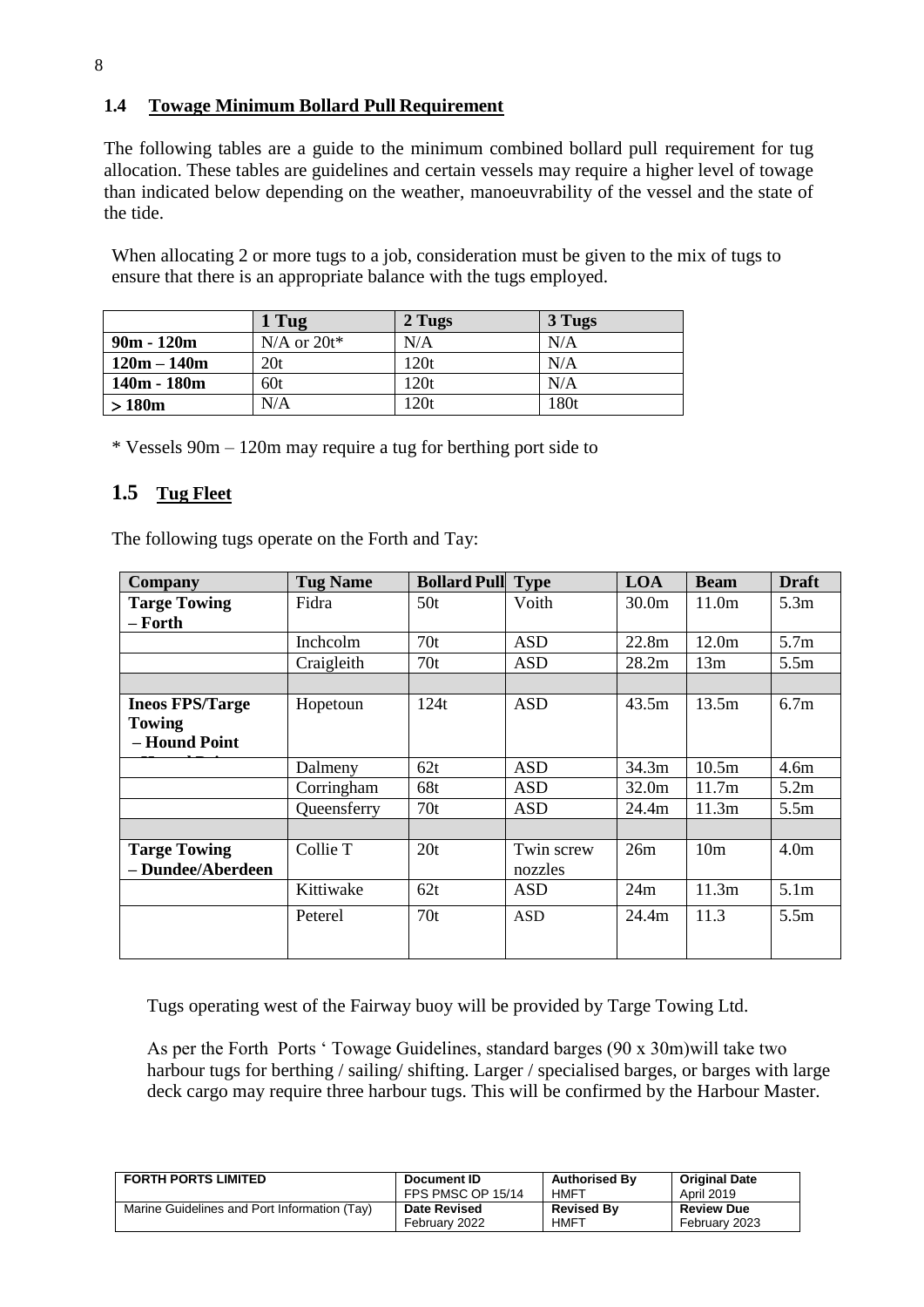### <span id="page-8-0"></span>**1.6 Abort Practice**

The criteria set out within this document has been agreed following risk assessment and consultation with the appropriate parties. There may however be occasions when Masters or Pilots have concerns over the prevailing conditions. They may therefore consider that it would be prudent to abort the operation before the limits in these guidelines are reached. These decisions can only be made at the time by the Master and Pilot after assessing the situation and the circumstances of any particular case. Masters and Pilots are reminded that discussion and agreement of an appropriate abort position is an integral part of every passage plan. The intentions should then be communicated to FTNS and Dundee Harbour.

#### <span id="page-8-1"></span>**1.7 Vessel Operator Restrictions**

Vessels are scheduled in to / out of ports on the Tay in accordance with the under keel clearance and scheduling criteria specified "Ruling Depths and Underkeel Clearances – Tay" document.

Vessel operators who require additional restrictions such as increased under keel clearance margins, over and above those required by the port, must ensure that these requirements are specified to FTNS at the time of booking the vessel's arrival/departure/shift. This is to ensure that vessels are booked for the correct time, and to ensure that unnecessary delays or impacts to the shipping schedule are avoided.

**Agents are required to ascertain specific requirements prior to making arrival or departure bookings through FTNS**.

| <b>FORTH PORTS LIMITED</b>                   | Document ID         | <b>Authorised By</b> | <b>Original Date</b> |
|----------------------------------------------|---------------------|----------------------|----------------------|
|                                              | FPS PMSC OP 15/14   | HMFT                 | April 2019           |
| Marine Guidelines and Port Information (Tay) | <b>Date Revised</b> | <b>Revised By</b>    | <b>Review Due</b>    |
|                                              | February 2022       | <b>HMFT</b>          | February 2023        |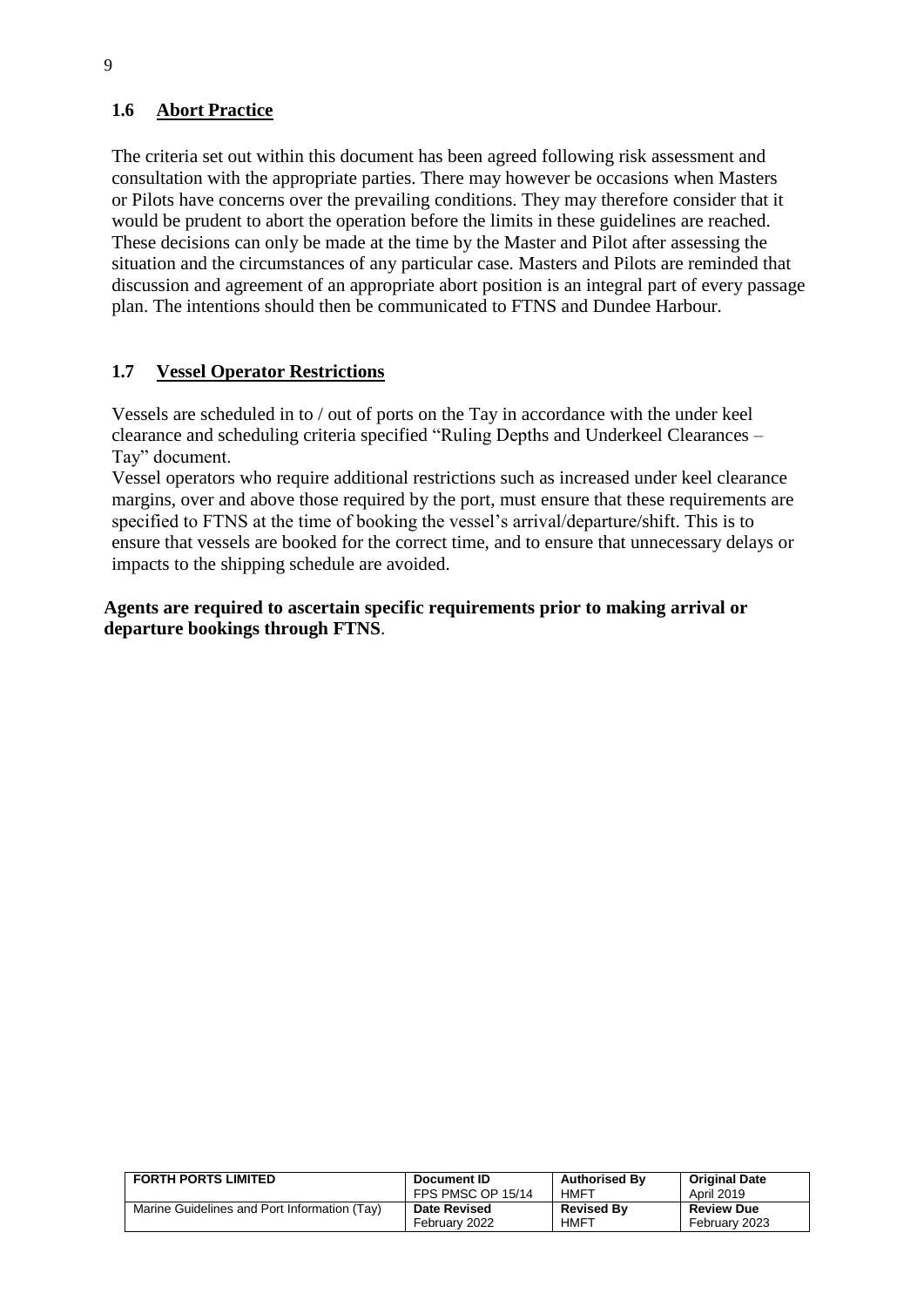## <span id="page-9-0"></span>**2 WEATHER PARAMETERS**

### <span id="page-9-1"></span>**2.1 Minimum Visibility Criteria**

| <b>Vessel Size</b> | Berthing         | Sailing          |
|--------------------|------------------|------------------|
| (meters)           | (Distance miles) | (Distance miles) |
| $<$ 90m            | 0.5              | $0.25*$          |
| $90m - 150m$       | 0.5              | $0.25*$          |
| >150m              | 0.5              | 0.5              |
| Oil Rigs           | 2.0              | 2.0              |

\* Vessels transiting bridges minimum 0.5 miles

### <span id="page-9-2"></span>**2.2 Wind Parameters**

Wind speed is for a steady wind, measured from Dundee anemometer.

|                                | <b>Wind Parameters (knots)</b>                               |                  |  |  |  |
|--------------------------------|--------------------------------------------------------------|------------------|--|--|--|
| <b>Vessel Size</b><br>(meters) | Berthing                                                     | Sailing          |  |  |  |
| < 90m                          | At discretion of duty Pilot<br>(transit vessels $\leq$ 40kts |                  |  |  |  |
| $90m - 150m$                   | At discretion of duty Pilot                                  |                  |  |  |  |
| $150m +$                       | $\leq$ 25 kts                                                | $\leq$ 25 kts    |  |  |  |
| Oil Rigs                       | $\leq$ 15 $k$ ts                                             | $\leq$ 15 $k$ ts |  |  |  |

| <b>FORTH PORTS LIMITED</b>                   | Document ID         | <b>Authorised By</b> | <b>Original Date</b> |
|----------------------------------------------|---------------------|----------------------|----------------------|
|                                              | FPS PMSC OP 15/14   | HMFT                 | April 2019           |
| Marine Guidelines and Port Information (Tay) | <b>Date Revised</b> | <b>Revised By</b>    | <b>Review Due</b>    |
|                                              | February 2022       | <b>HMFT</b>          | February 2023        |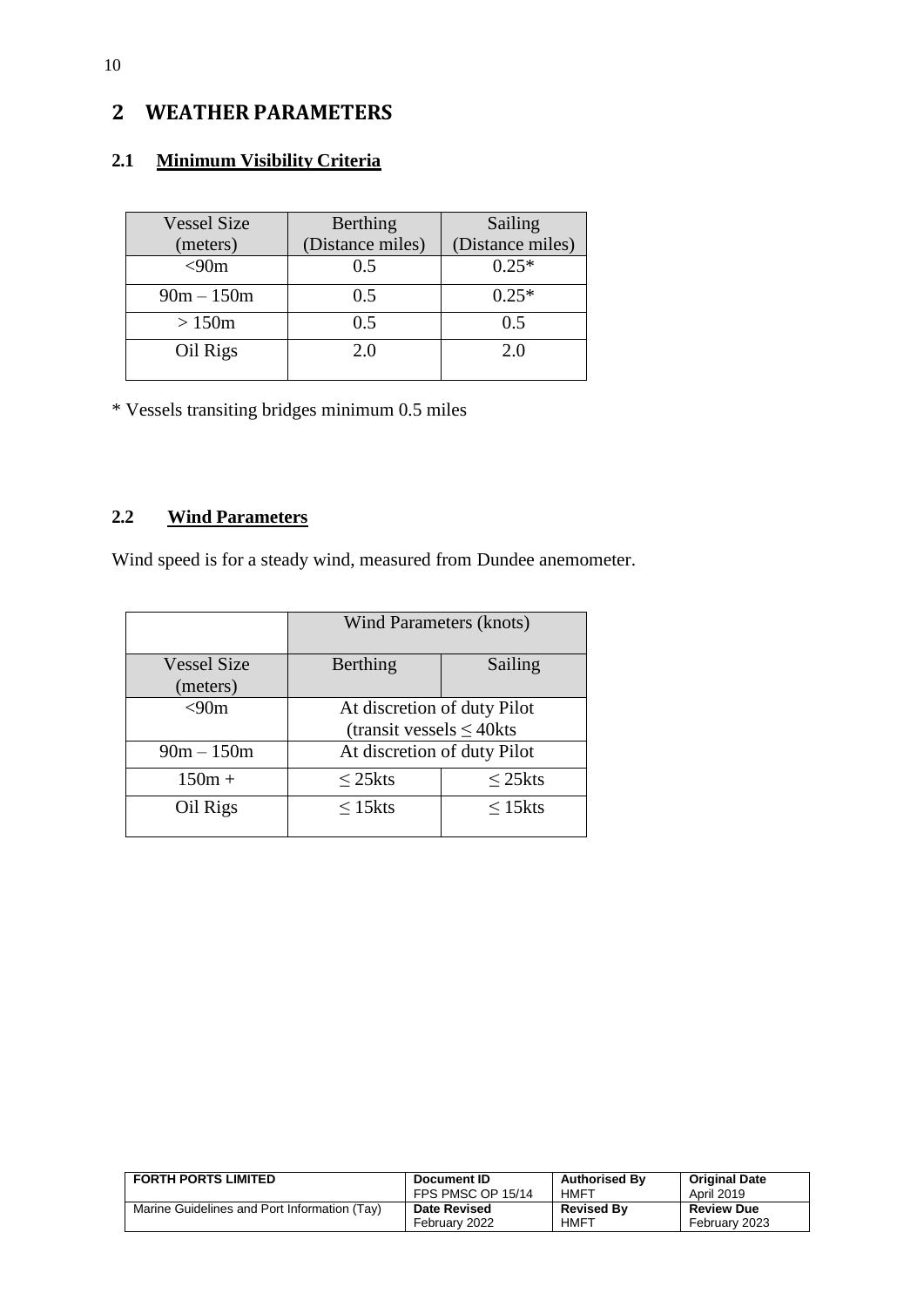## <span id="page-10-0"></span>**3 TAY ROAD BRIDGE**

The maximum permissible air draft to transit the Tay Road Bridge is **less than 22m.**

The minimum visibility for vessels transiting the bridge is 0.5 nautical miles. When the Tay Road Bridge is not visible from Port Control visibility is less than 0.5 miles

The Road Bridge has additional fendering on the piers, which act as the main navigation channel numbered as below. The fendering is comprised of sacrificial concrete structures, which have low-level blue lighting to indicate their outline along with the charted navigation lights.

The channels between Piers 30 and 31 and between Piers 33 and 34 are not to be used except in an emergency.



**It should be noted that the transit between the bridges should not be attempted without local knowledge.**

| <b>FORTH PORTS LIMITED</b>                   | Document ID         | <b>Authorised By</b> | <b>Original Date</b> |
|----------------------------------------------|---------------------|----------------------|----------------------|
|                                              | FPS PMSC OP 15/14   | HMFT                 | April 2019           |
| Marine Guidelines and Port Information (Tay) | <b>Date Revised</b> | <b>Revised By</b>    | <b>Review Due</b>    |
|                                              | February 2022       | <b>HMFT</b>          | February 2023        |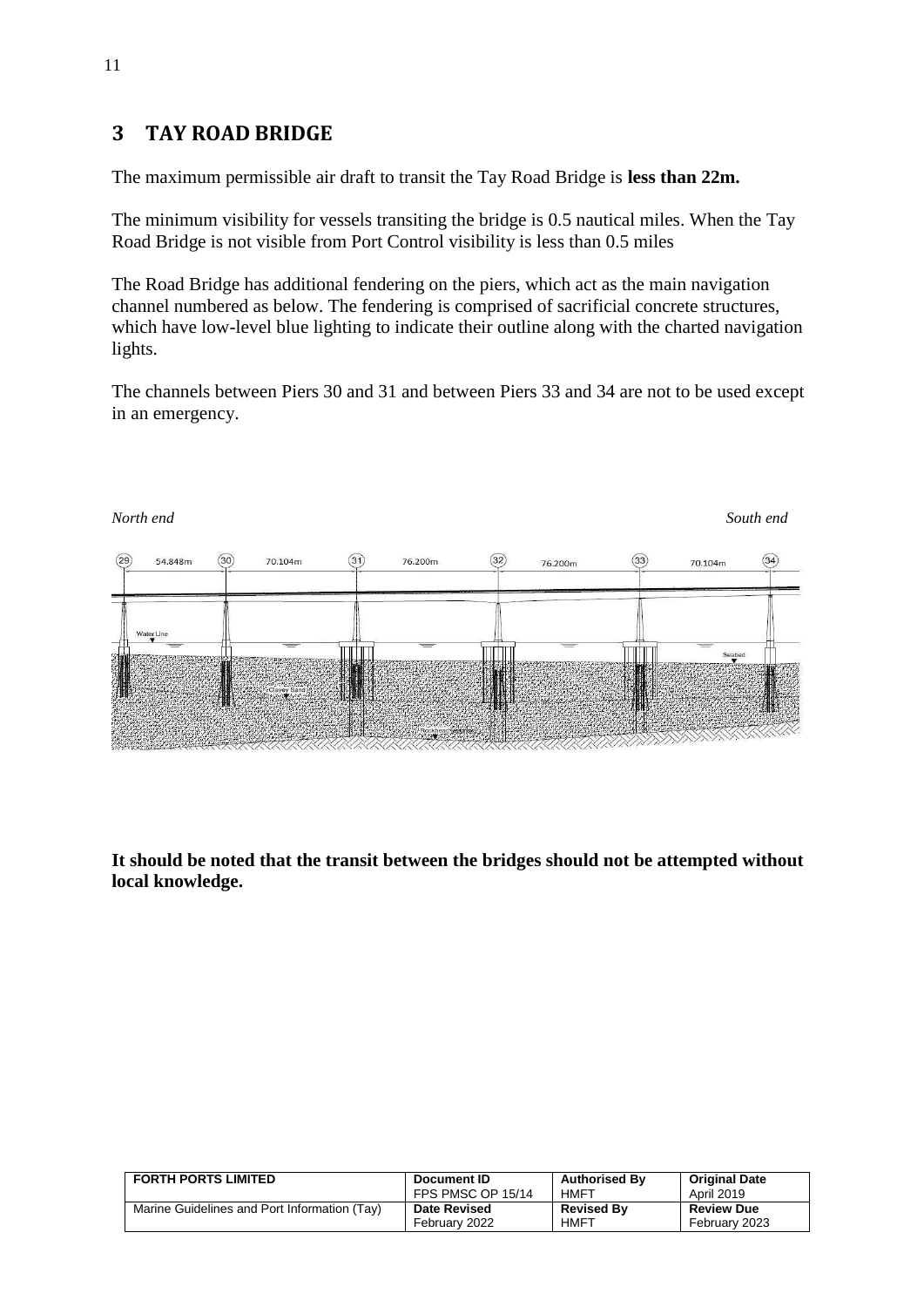### **4 TAY RAIL BRIDGE**

The maximum permissible air draft to transit the Tay Rail Bridge **is less than 22 metres**. The minimum visibility for vessels transiting the bridge is 0.5 nautical miles

The main navigation channel through the bridge is through the fifth raised span from the South end of the bridge. This span is marked with 2 fixed white lights and a day signal of a circle with red and white vertical stripes.



**Obstructions exist in the vicinity of the 4th span and this span should only be used with caution. It should be noted that the transit between the bridges should not be attempted without local knowledge.**

| <b>FORTH PORTS LIMITED</b>                   | Document ID         | <b>Authorised By</b> | <b>Original Date</b> |
|----------------------------------------------|---------------------|----------------------|----------------------|
|                                              | FPS PMSC OP 15/14   | HMFT                 | April 2019           |
| Marine Guidelines and Port Information (Tay) | <b>Date Revised</b> | <b>Revised By</b>    | <b>Review Due</b>    |
|                                              | February 2022       | <b>HMFT</b>          | February 2023        |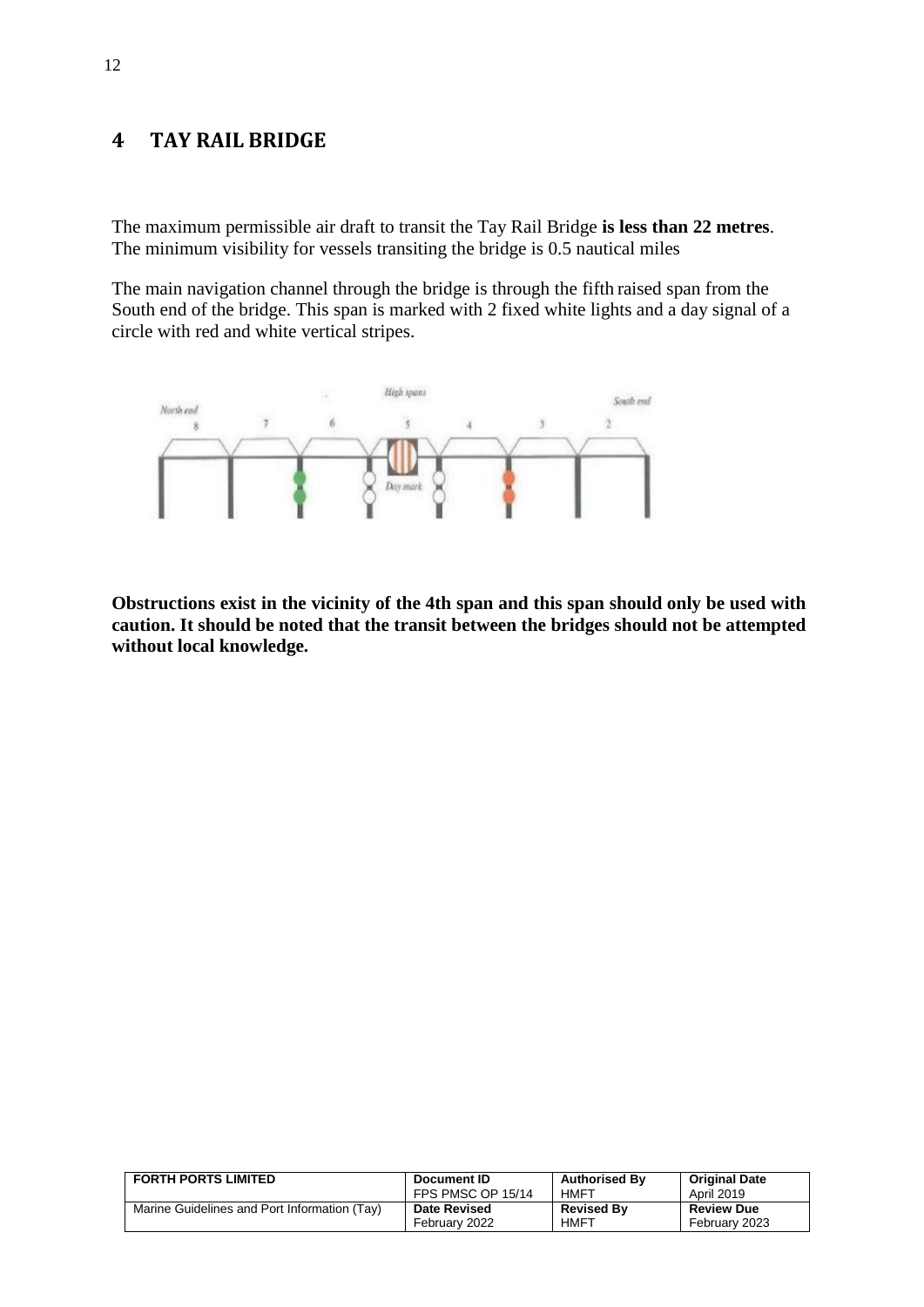## <span id="page-12-0"></span>**5 PRECAUTIONARY AREA, PIPELINES and CABLES**

A military exercise area exists at Buddon Ness. Ranges fire west south west and south across Monifieth Bay and east across Carnoustie Bay. Firing is only undertaken when the area is clear of shipping

A natural gas pipeline runs from the north bank at Monifieth (56°28.83'N 002°47.92'W) to Tentsmuir Point (56°26.61'N 002°49.62'W) on the south and is marked by yellow beacons at either side.

| <b>Cable Area</b>  |                      | <b>North Side</b> | <b>Mid-Channel</b> | <b>South Side</b> |
|--------------------|----------------------|-------------------|--------------------|-------------------|
|                    |                      |                   |                    |                   |
| West of the        | <b>West Boundary</b> | 56°26.22'N        | 56°26.78'N         | 56°27.14'N        |
| <b>Road Bridge</b> |                      | 002°56.79'W       | 002°58.81'W        | 002°58.88'W       |
|                    | <b>East Boundary</b> | 56°26.56'N        |                    | 56°27.30'N        |
|                    |                      | 002°56.46'W       |                    | 002°58.26'W       |
| <b>East of the</b> | <b>West Boundary</b> | 56°27.17'N        |                    | 56°28.09'N        |
| <b>Road Bridge</b> |                      | 002°54.33'W       |                    | 002°54.60'W       |
|                    | <b>East Boundary</b> | 56°27.17'N        |                    | 56°28.02'N        |
|                    |                      | 002°53.96'W       |                    | 002°54.07'W       |

There are two Submarine cable areas bounded within the following points:

| <b>FORTH PORTS LIMITED</b>                   | Document ID         | <b>Authorised By</b> | <b>Original Date</b> |
|----------------------------------------------|---------------------|----------------------|----------------------|
|                                              | FPS PMSC OP 15/14   | HMFT                 | April 2019           |
| Marine Guidelines and Port Information (Tay) | <b>Date Revised</b> | <b>Revised By</b>    | <b>Review Due</b>    |
|                                              | February 2022       | HMFT                 | February 2023        |

13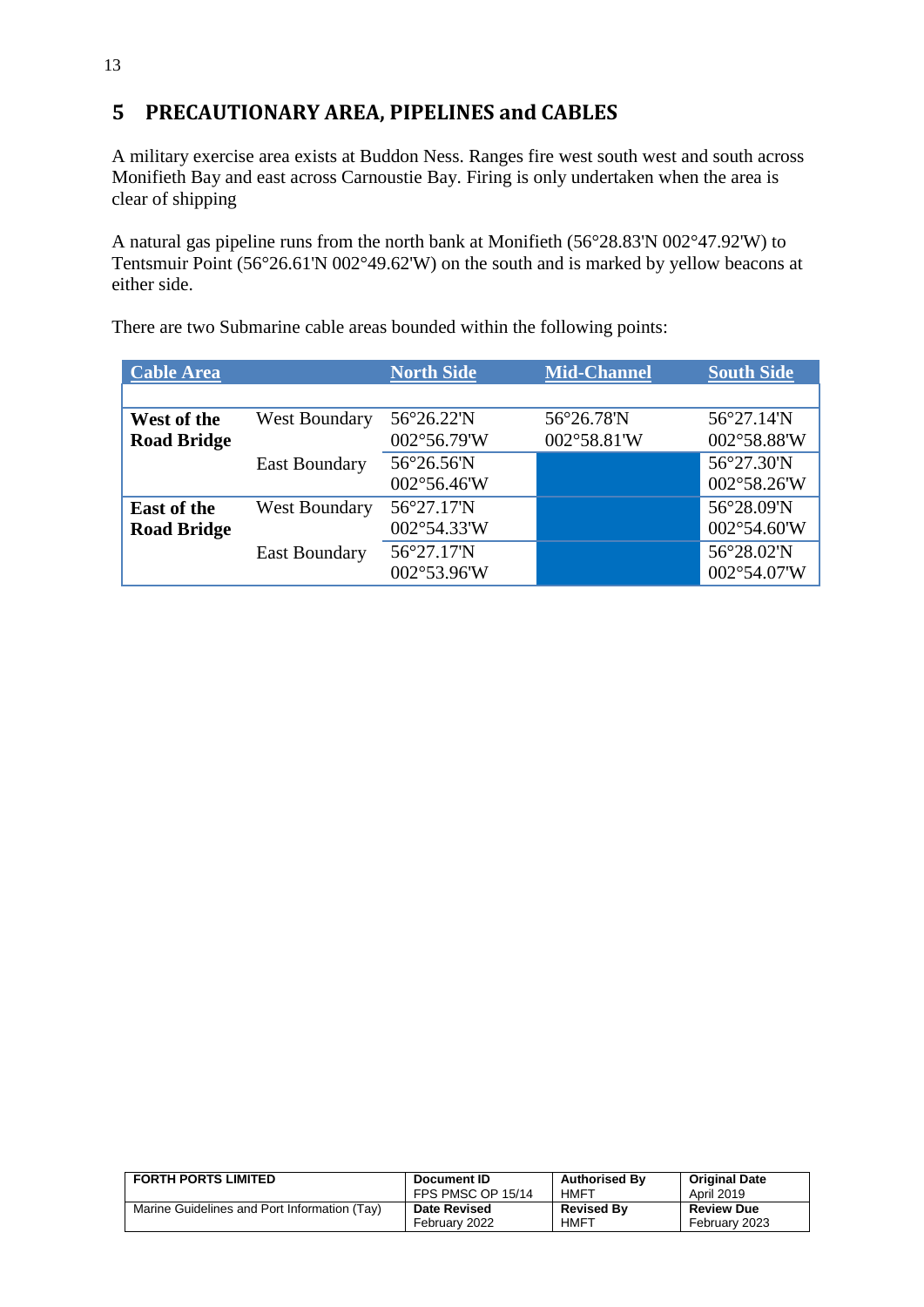## <span id="page-13-0"></span>**6 PILOT VESSEL OPERATIONS IN RESTRICTED VISIBILITY**

Forth Ports and terminal operators have parameters in place, which require ports, docks or terminals to be closed to shipping movements during periods of restricted visibility.

However, there will be times when despite ports, docks or terminals being closed to vessel movements Pilot Vessel operations will still be conducted in the river.

Restricted visibility is all circumstances where visibility is, or is expected to, reduce to a distance where the Pilot Vessels' normal ability to perform may be impaired. Such restrictions in visibility could be due to fog, mist, snow, rain, sleet or any other conditions that impair visibility. In circumstances where restricted visibility exists, or is likely to exist, the Pilot Vessel Coxswain shall as part of the passage plan and risk assessment process decide how the operation will be conducted, what dangers are associated with operating the Pilot Vessel in restricted visibility and what risk reduction measures should be applied. When completing this assessment the following points should be considered, along with others as deemed necessary in the circumstances:

Allocation of extra time for the Pilot Vessel operation:

- Conduct of the Pilot Vessel at a safe and appropriate speed.
- Posting of additional lookout(s) onboard the Pilot Vessel.
- Ensuring appropriate setup of navigational equipment on the Pilot Vessel.
- Alteration of passage plan to incorporate increased passing distances.
- Heightened risk when coming alongside a vessel.
- Heightened communication with both VTS and the attended vessel.

The Pilot Vessel Coxswain should inform the Pilot/Master of any concerns that he may have as to the safety of his vessel and the boarding/disembarking operation. If necessary, the Pilot Vessel Coxswain should, in consultation with the Duty Pilot or at night the next pilot on turn, abort the operation in conjunction with the "Suspension of Operations" procedure in the Pilotage Code of Practice. As per this procedure, the situation should be reviewed every hour to assess whether conditions are static, deteriorating or improving.

| <b>FORTH PORTS LIMITED</b>                   | Document ID         | <b>Authorised By</b> | <b>Original Date</b> |
|----------------------------------------------|---------------------|----------------------|----------------------|
|                                              | FPS PMSC OP 15/14   | HMFT                 | <b>April 2019</b>    |
| Marine Guidelines and Port Information (Tay) | <b>Date Revised</b> | <b>Revised By</b>    | <b>Review Due</b>    |
|                                              | February 2022       | <b>HMFT</b>          | February 2023        |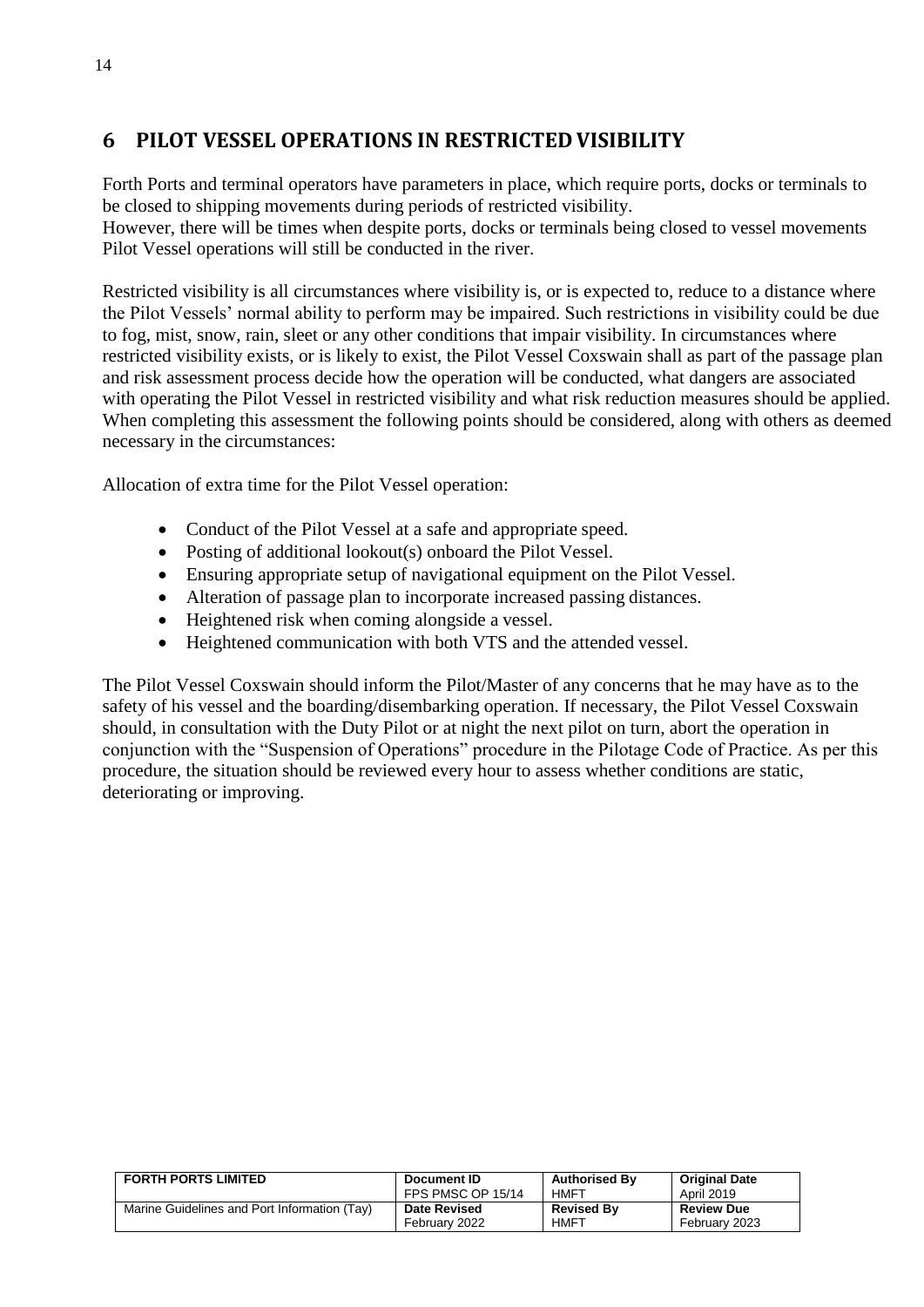## <span id="page-14-0"></span>**7 TOWAGE AND BARGE OPERATIONS**

The Towage Guidelines for operations on the Forth and Tay can be found on the Forth Ports website.

When operations involving barges or vessels without propulsion and/or crew are booked; the agent or barge operator should provide a method statement. Port of Dundee requires the approved Barge Proforma to be completed, which can be found on the Forth Ports website or on request from FTNS. To aid completion of the Barge Proforma please see Towage Guidelines on the Forth Ports website.

## <span id="page-14-1"></span>**8 VESSELS WITHOUT APPROPRIATE NAVIGATIONAL CHARTS**

Vessels are not permitted to enter Port of Dundee CHA limits without being in possession of an up to date edition of Admiralty Chart 1481 or International Chart 1543. In addition, vessels bound for Perth require Admiralty Chart 1479.

Pilots boarding vessels which do not have the appropriate charts should, for inbound vessels, put the vessel to the nearest and most appropriate anchorage and for sailing; vessels must not leave the berth.

Electronic Charts must be approved and have a backup (either a second approved electronic system or paper charts).

Foreign charts are acceptable if they conform to the international numbering system. While Russian charts do not conform to the above standard they are recognised by the Hydrographic Office and are therefore acceptable for use.

## <span id="page-14-2"></span>**9 USE OF BOATMEN**

The procedure for the Port of Dundee requires vessels making fast or letting go at all berths in the port to use the services of the licensed boatmen. Forth Ports operates the Licensed Boatmen, they will be arranged by the Port Authority for vessels booked through FTNS. Small vessels may, in certain circumstance, be exempt if Section 11 is complied with.

| <b>FORTH PORTS LIMITED</b>                   | Document ID         | <b>Authorised By</b> | <b>Original Date</b> |
|----------------------------------------------|---------------------|----------------------|----------------------|
|                                              | FPS PMSC OP 15/14   | HMFT                 | April 2019           |
| Marine Guidelines and Port Information (Tay) | <b>Date Revised</b> | <b>Revised By</b>    | <b>Review Due</b>    |
|                                              | February 2022       | <b>HMFT</b>          | February 2023        |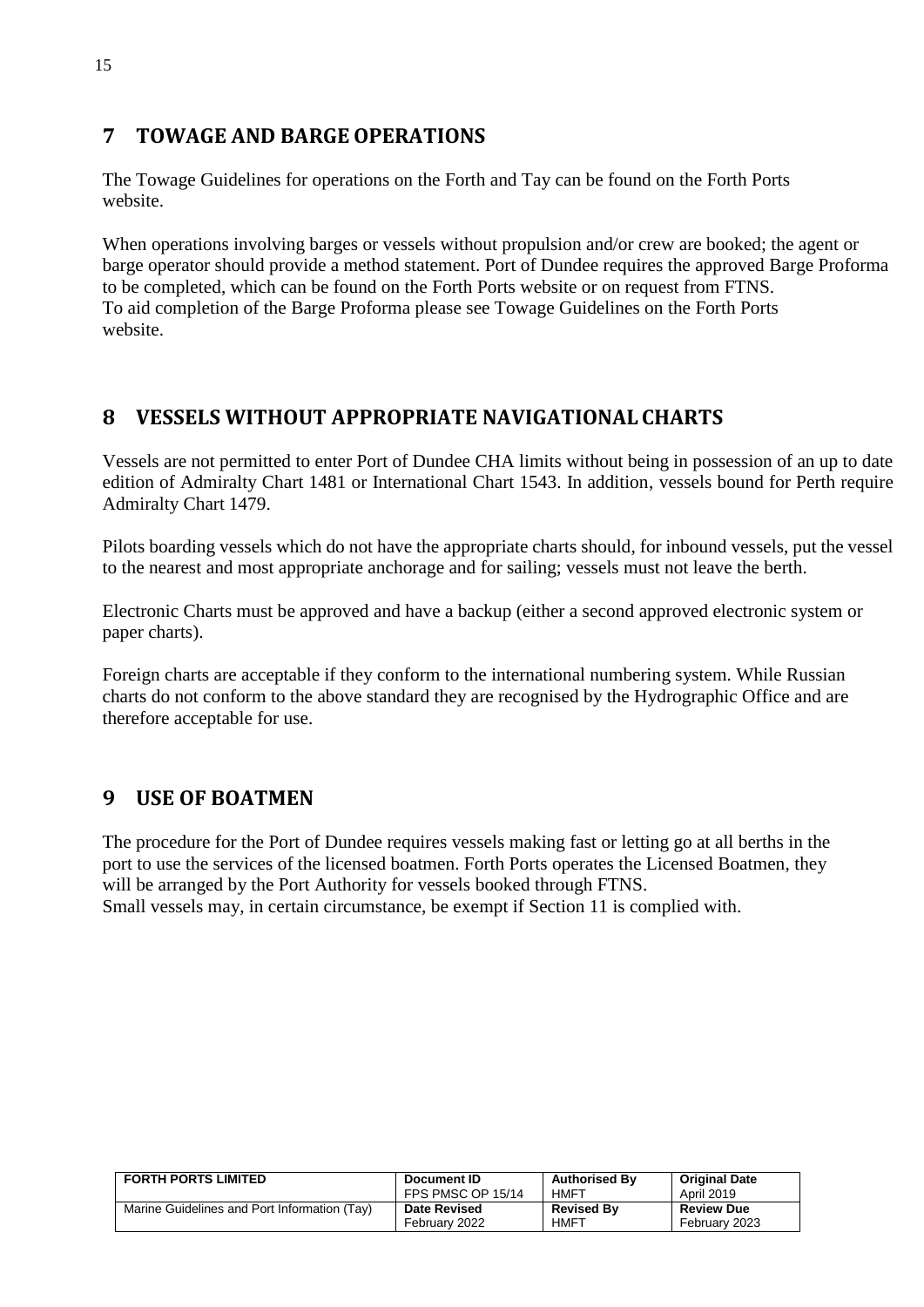### <span id="page-15-0"></span>**10 TESTING ENGINES BEFORE ARRIVAL OR DEPARTURE**

**All vessels should test their engines astern before entering any lock system or berthing at port, harbour dock or terminal.**

**Any defects or failure of the engine to go astern should be reported to FTNS and the berthing or docking aborted.**

Mariners are advised of the following precautions to be exercised prior to and when testing engines prior to departure.

- Ensure that the gangway is tended and access is prohibited during test or the gangway is removed.
- Cease cargo operations. Tanker manifolds must be disconnected. Shore cranes are boomed clear of the vessel
- No bunkering operations are underway and any hoses are disconnected.
- If necessary inform stevedores
- Test pitch at each console before engaging engines
- Ensure mooring lines are out and fast before engines are tested under load
- Tend mooring lines throughout.
- The proximity of other vessels and in particularly small craft is considered prior to the test.
- Ensure full understanding of the Emergency Stop procedure and be prepared to activate it should any fault be discovered whilst testing.

| <b>FORTH PORTS LIMITED</b>                   | Document ID         | <b>Authorised By</b> | <b>Original Date</b> |
|----------------------------------------------|---------------------|----------------------|----------------------|
|                                              | FPS PMSC OP 15/14   | HMFT                 | April 2019           |
| Marine Guidelines and Port Information (Tay) | <b>Date Revised</b> | <b>Revised By</b>    | <b>Review Due</b>    |
|                                              | February 2022       | <b>HMFT</b>          | February 2023        |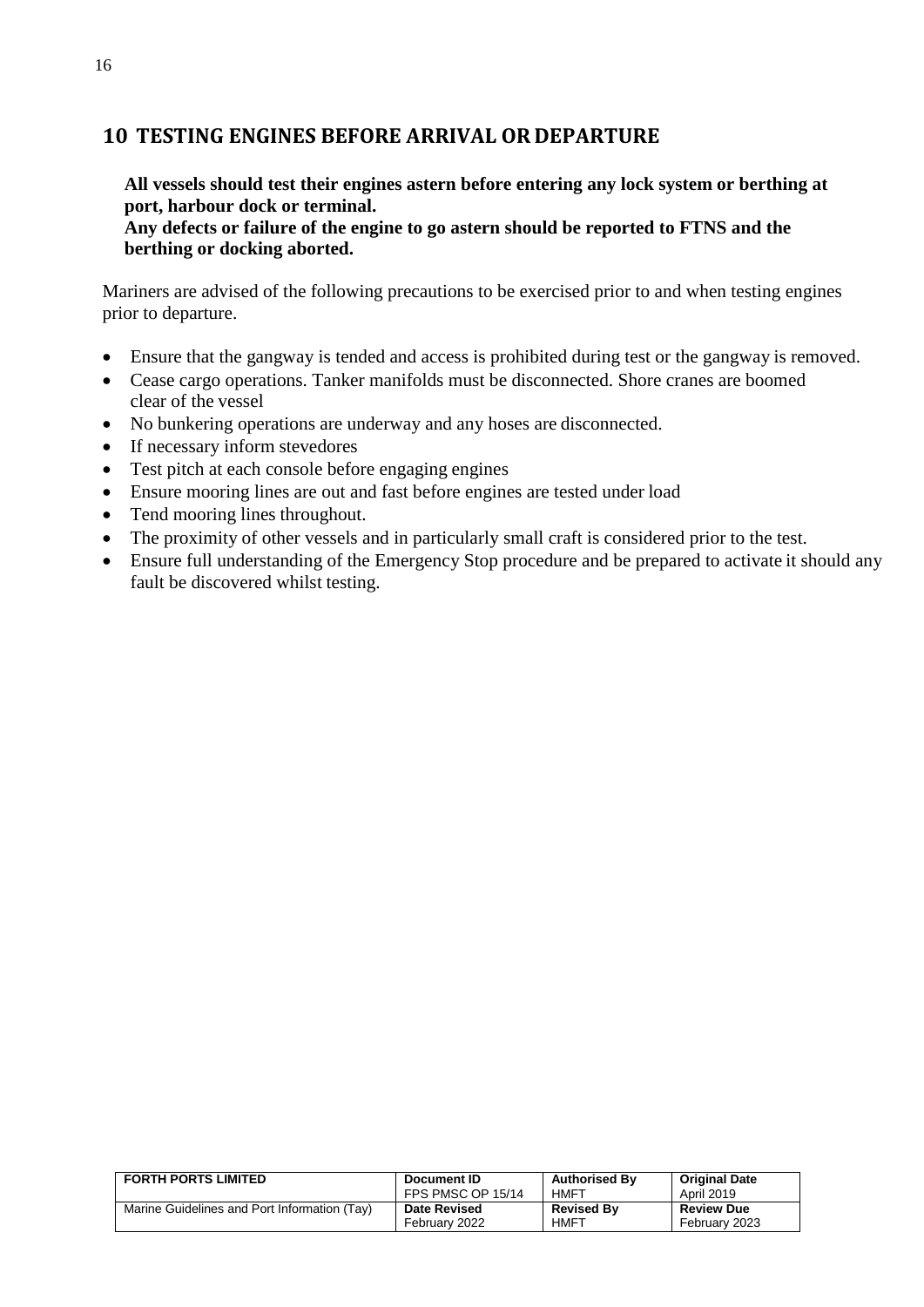## <span id="page-16-0"></span>**11 SAFE ACCESS AND SELF-MOORING**

The Master of any vessel should ensure there is safe access before allowing anyone to step ashore. This is applicable irrespective of the form of mooring operation conducted.

### **Safe Access**

No Forth Ports owned port has an area specifically designed to ensure safe access to and from small vessels.

Vessel operators should ensure they give notice of arrival to allow a berth to be allocated and the most suitable means of access to be identified and risk assessed. The industry's recommended hierarchy of access arrangements for small craft, starting with the safest first, is as follows:

- Gangway between small craft and the quay, quay steps, quay wall, pier or other vessel/small craft. Stepping directly (short step, level access) between the small craft and the quay, quay steps, quay wall, pier, other vessel/small craft or pontoon.
- Fixed ladder from the quay, quay wall, pier or jetty.
- \*Portable ladder between the small craft and the quay, quay wall, pier or jetty.

\*Only permitted where no other safe means of access is reasonably practicable.

#### **Self-Mooring**

Vessels should where possible utilise the services of licensed linesmen. However, it is recognised that the common occurrence in the small vessel sector. It is recognised that this may be a reasonably practicable operation provided that the hazards have been mitigated.

All vessels calling at a Forth Ports owned port should have a safe system of work (SSOW) if they plan to self-moor.

The SSOW should consider the following:

- Access some quays/berths have additional risk; for example, working at height with unguarded edges and vertical ladders.
- The size and type of vessel including its manoeuvrability, ability to hold position alongside in the prevailing circumstances and the conditions for the transit of personnel to conduct the mooring operation.
- Potential dangers posed to personnel from the prevailing environmental conditions, communication between those involved and appropriate supervision by a competent person.
- As none of our berths have been designed for the conduct of self-mooring, a risk assessments should be carried out by the vessel wishing to use the berth to address the risks.
- Where crew numbers allow consideration should be given to posting a member of the crew, with good communication with the helmsman, to monitor that those leaving and returning to the vessel do so safely.
- Where the vessel side is guarded, personnel should not climb over bulwarks or transit along a rubbing band.
- The mooring arrangement is effective in restricting movement of the vessel for the foreseeable weather and tidal conditions.

**The Master of a vessel remains responsible for the safety of their crew during self-mooring operations.**

| <b>FORTH PORTS LIMITED</b>                   | Document ID         | <b>Authorised By</b> | <b>Original Date</b> |
|----------------------------------------------|---------------------|----------------------|----------------------|
|                                              | FPS PMSC OP 15/14   | HMFT                 | <b>April 2019</b>    |
| Marine Guidelines and Port Information (Tay) | <b>Date Revised</b> | <b>Revised By</b>    | <b>Review Due</b>    |
|                                              | February 2022       | <b>HMFT</b>          | February 2023        |